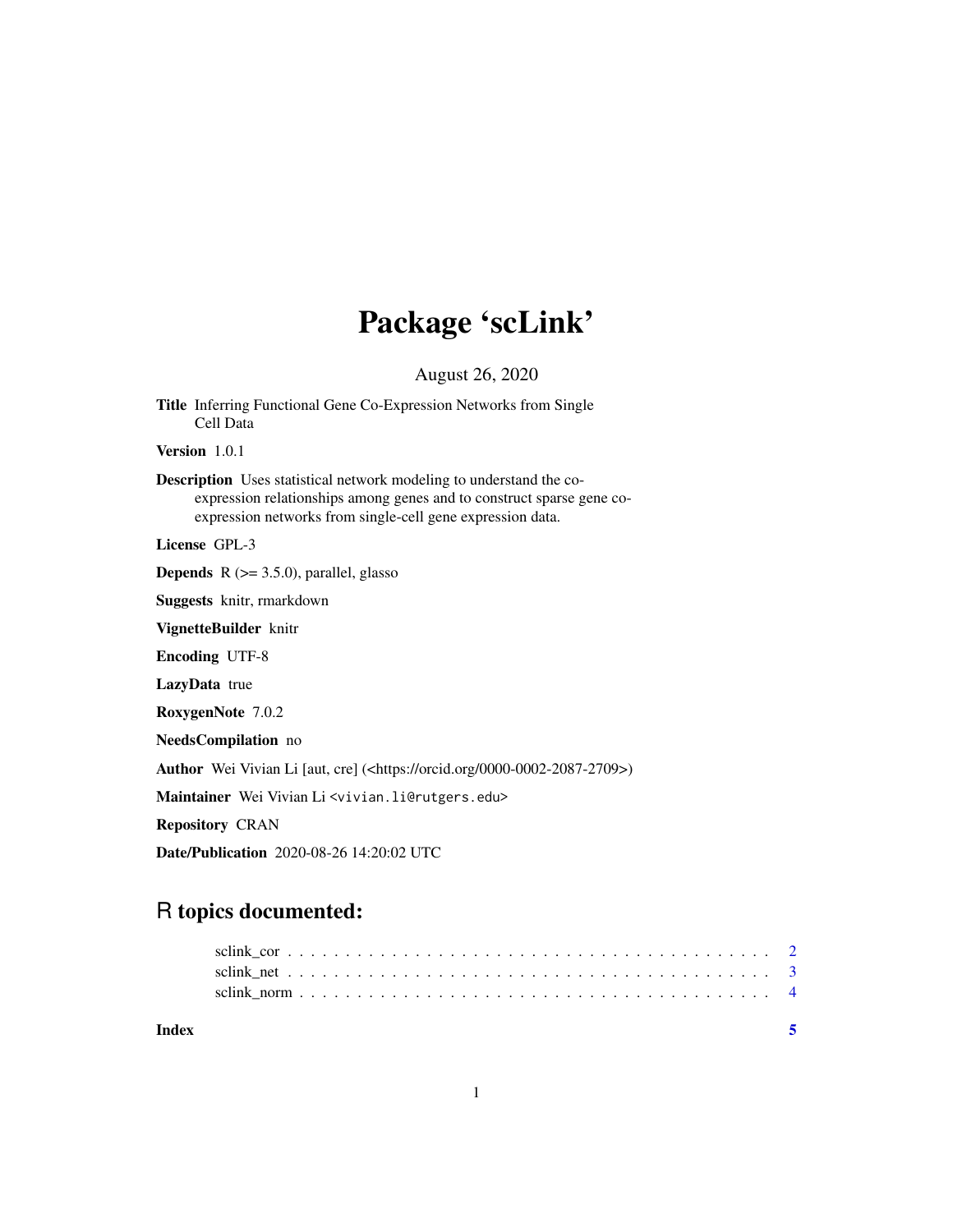<span id="page-1-0"></span>

#### Description

Calculate scLink's correlation matrix

#### Usage

```
sclink_cor(expr, ncores, nthre = 20, dthre = 0.9)
```
#### Arguments

| expr   | A gene expression matrix with rows representing cells and columns represent-<br>ing genes. Gene names are given as column names. Can be the output of<br>sclink_norm or user constructed gene expression matrices. |
|--------|--------------------------------------------------------------------------------------------------------------------------------------------------------------------------------------------------------------------|
| ncores | Number of cores if using parallel computation.                                                                                                                                                                     |
| nthre  | An integer specifying a threshold on the number of complete observations. De-<br>faults to 20.                                                                                                                     |
| dthre  | A number specifying the threshold on dropout probabilities. Defaults to 0.9.                                                                                                                                       |

#### Value

A correlation matrix for gene co-expression relationships.

#### Author(s)

Wei Vivian Li, <vivian.li@rutgers.edu>

#### Examples

```
count = readRDS(system.file("extdata", "example.rds", package = "scLink"))
count.norm = sclink_norm(count, scale.factor = 1e6, filter.genes = TRUE, n = 500)
corr = sclink_cor(expr = count.norm, ncores = 1)
```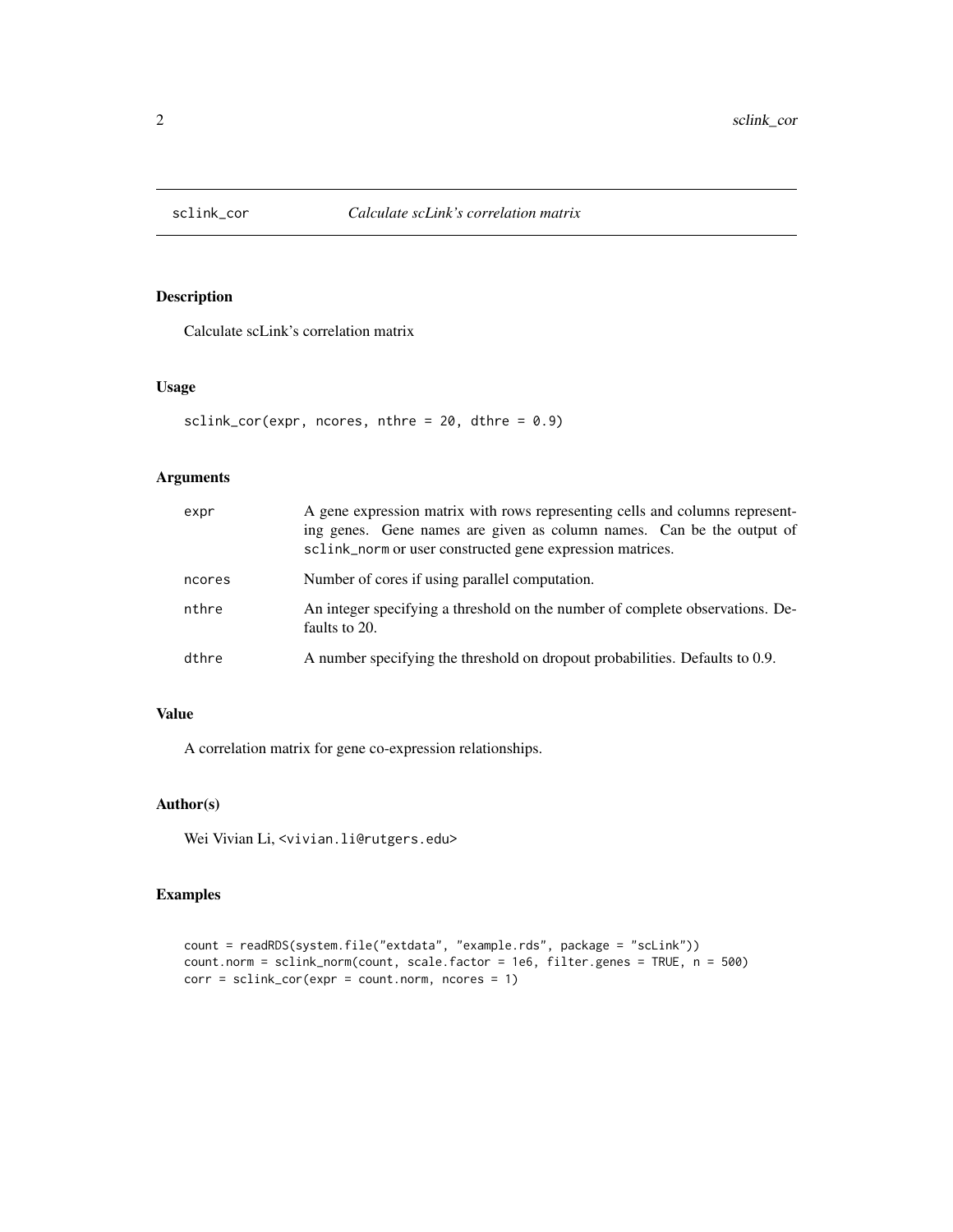<span id="page-2-0"></span>

#### Description

Infer gene co-expression networks

#### Usage

```
sclink_net(expr, ncores, 1da = \text{seq}(1, 0.1, -0.05), nthre = 20, dthre = 0.9)
```
#### Arguments

| expr   | A gene expression matrix with rows representing cells and columns represent-<br>ing genes. Gene names are given as column names. Can be the output of<br>sclink_norm or user constructed gene expression matrices. |
|--------|--------------------------------------------------------------------------------------------------------------------------------------------------------------------------------------------------------------------|
| ncores | Number of cores if using parallel computation.                                                                                                                                                                     |
| lda    | A vector specifying a sequence of lambda values to be used in the penalized<br>likelihood.                                                                                                                         |
| nthre  | An integer specifying a threshold on the number of complete observations. De-<br>faults to 20.                                                                                                                     |
| dthre  | A number specifying the threshold on dropout probabilities. Defaults to 0.9.                                                                                                                                       |

#### Value

A list for gene co-expression relationships. The list contains a cor element for scLink's correlation matrix and a summary element for the gene networks. summary is a list with each element corresponding to the result of one lambda value. Each element of summary contains the following information:

adj: the adjacency matrix specifying the gene-gene edges;

Sigma: the estimated concentration matrix;

nedge: number of edges in the gene network;

bic: BIC score;

lambda: value of lambda in the penalty.

#### Author(s)

Wei Vivian Li, <vivian.li@rutgers.edu>

#### Examples

```
count = readRDS(system.file("extdata", "example.rds", package = "scLink"))
count.norm = sclink_norm(count, scale.factor = 1e6, filter.genes = TRUE, n = 500)
networks = sclink_net(expr = count.norm, ncores = 1, lda = seq(0.5, 0.1, -0.05))
```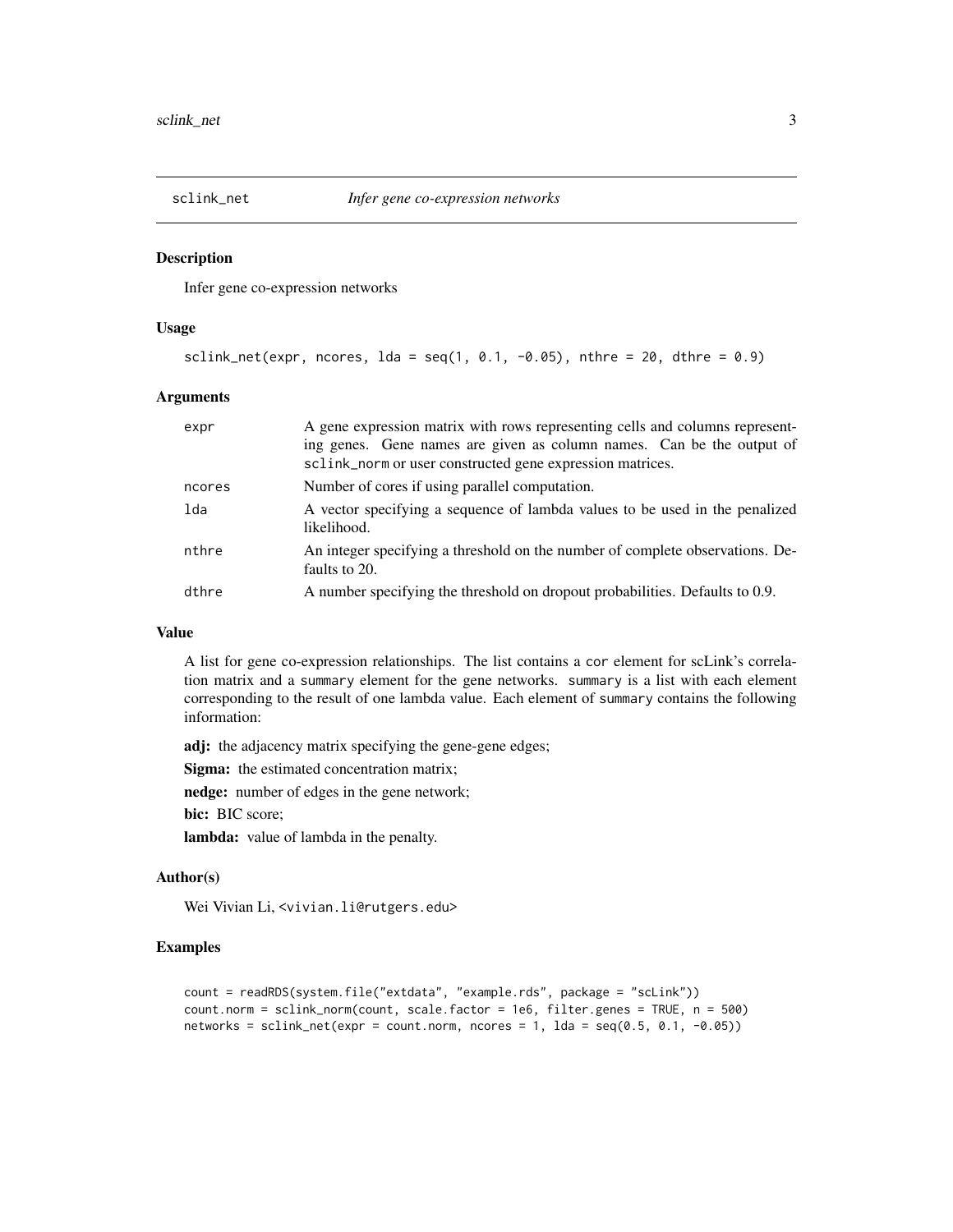<span id="page-3-0"></span>

#### Description

Pre-process data for scLink

#### Usage

```
sclink_norm(
  count,
  scale.factor = 1e+06,
 filter.genes = FALSE,
  gene.names = NULL,
 n = 500
\lambda
```
#### Arguments

| count        | A full gene count matrix with rows representing cells and columns representing<br>genes. Gene names are given as column names.                                                                                                                                                                                                                                |
|--------------|---------------------------------------------------------------------------------------------------------------------------------------------------------------------------------------------------------------------------------------------------------------------------------------------------------------------------------------------------------------|
| scale.factor | A number specifying the sclae factor used for library size normalization. De-<br>faults to 1e6.                                                                                                                                                                                                                                                               |
| filter.genes | A Boolean specifying whether scLink should select genes based on mean ex-<br>pression. When set to FALSE, users need to speicfy a set of genes to be used for<br>network construction with gene, names. When set to TRUE, scLink will select<br>genes based on their mean expression, and users need to specify the number of<br>genes to be selected with n. |
| gene.names   | A character vector specifying the genes used for network construction. Only<br>needed when filter.genes = FALSE.                                                                                                                                                                                                                                              |
| n            | An integer specifying the number of genes to be selected by scLink (defaults to<br>$500$ ). Only needed when filter.genes = TRUE.                                                                                                                                                                                                                             |

#### Value

A transformed and normalized gene expression matrix that can be used for correlation calculation and network construction.

#### Author(s)

Wei Vivian Li, <vivian.li@rutgers.edu>

#### Examples

```
count = readRDS(system.file("extdata", "example.rds", package = "scLink"))
count.norm = sclink_norm(count, scale.factor = 1e6, filter.genes = TRUE, n = 500)
```